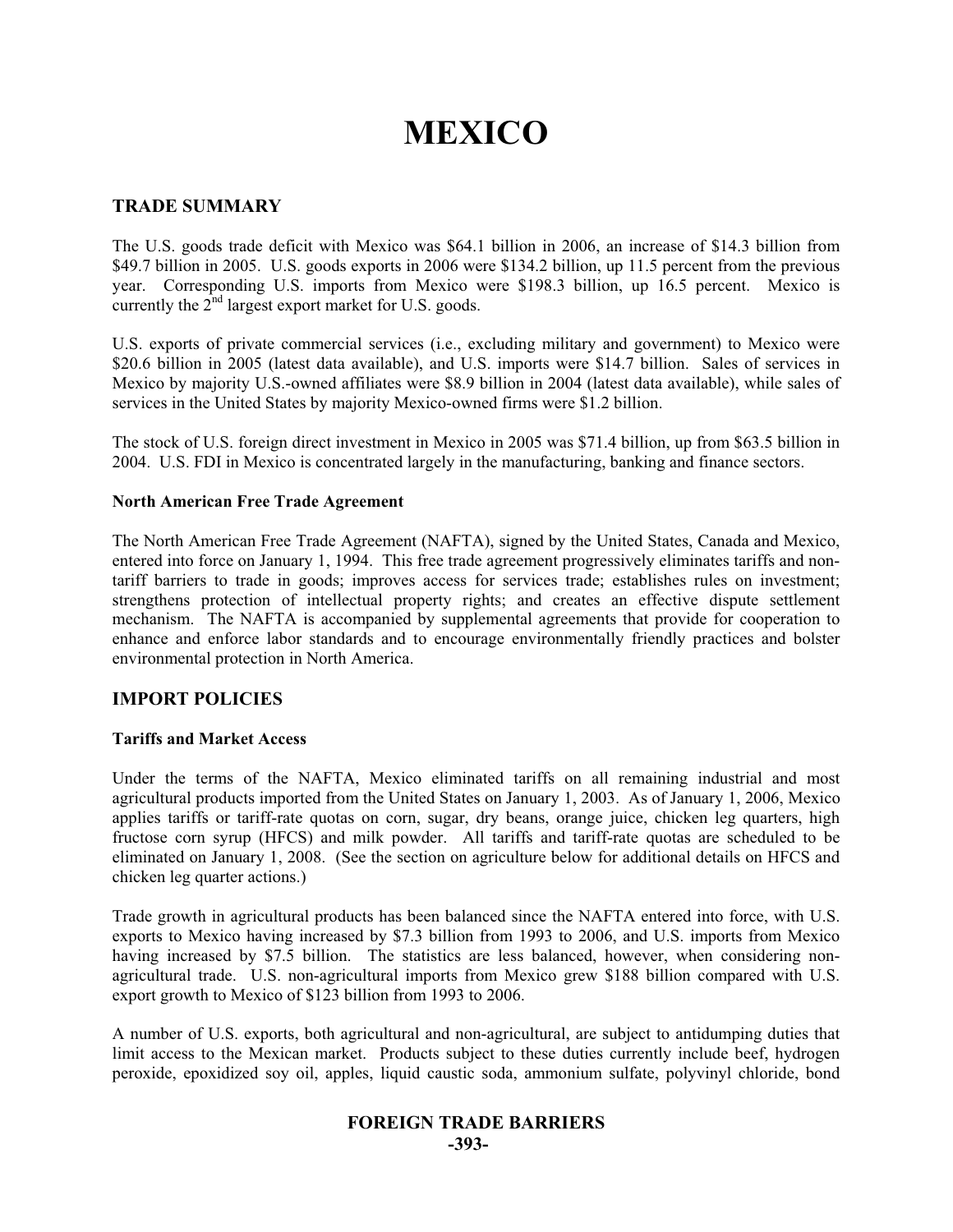paper, industrial fatty acids, stearic acid, ethylene glycol monobutyl ether, and carbon steel pipe and tube. In 2006, Mexico terminated antidumping duties on rice.

#### **Agricultural Products**

The United States exported \$10.9 billion in agricultural products to Mexico in 2006, compared to \$9.4 billion in 2005. Since 2004, Mexico has become the United States' second-largest agricultural market.

During the past year, Mexico's Secretariat of Economy (SECON) issued a number of decisions relating to antidumping cases affecting U.S. agricultural products. In January 2006, SECON officially announced the resolution of the investigation of dumping charges it had filed on behalf of the Mexican Pork Council against importers and exporters of U.S. pork, deeming that there was not sufficient evidence to impose antidumping duties.

In April 2006, SECON decided to continue antidumping duties on U.S. beef and beef by-products after completing a sunset review investigation. On April 24, 2006, SECON announced that it would continue to apply the antidumping duties imposed on imports of U.S. beef and beef by-products from certain U.S. exporters and producers for another five years. In addition, Mexico's modification of the beef dumping duties in 2004 in response to the findings of a NAFTA Chapter 19 panel, which determined that SECON did not sufficiently demonstrate that U.S. beef imports had damaged Mexico's beef industry, is still pending the Chapter 19 panel's approval. Mexican policies in this area have reduced the number of U.S. suppliers and altered product trading patterns. Industry representatives assert that \$100 million to \$500 million in revenue is lost each year due to antidumping duties in the beef sector.

On September 11, 2006, SECON published the final resolution of Mexico's antidumping investigation on U.S. long-grain white rice. Mexico undertook the investigation after the December 2005 World Trade Organization (WTO) ruling that Mexico had not properly conducted its previous investigation that had resulted in SECON's June 5, 2002 finding that assessed compensatory duties against U.S. rice exporters. In the September 2006 final resolution, SECON terminated the measures, concluding that the imports during the reference period did not constitute price discrimination and thus did not cause damage to the domestic rice sector.

SECON continues to assess antidumping duties on U.S. imports of red and golden delicious apples. On December 29, 2004, SECON suspended the application of the 46.58 percent antidumping duty on U.S. red and golden delicious apples exported by members of the Northwest Fruit Exporters (NFE) and established a reference price system for NFE members. In February 2005, a Mexican court nullified the reference price system, and on May 26, 2005, in response to an order from a Mexican court, SECON announced the elimination of the 46.58 percent antidumping duty for NFE members and the beginning of a new antidumping investigation on U.S. red and golden delicious apples exported by NFE members. On November 2, 2006, SECON announced the final results of its investigation and imposed final duties ranging from 6.4 percent to 47.05 percent on red and golden delicious apples from NFE members. The original antidumping duty of 46.58 percent still applies to red and golden delicious apples from exporters who are not NFE members.

In July 2003, Mexico put in place an industry-negotiated NAFTA safeguard on U.S. chicken leg quarters that will remain in effect until December 31, 2007. The safeguard takes the form of a tariff-rate quota (TRQ) on chicken leg quarters. The TRQ preserves market access for U.S. exporters at levels achieved in recent years. Pursuant to the NAFTA, Mexico agreed to provide compensation to the United States, including a commitment not to impose any additional import restrictions on U.S. poultry products and to eliminate certain sanitary restrictions on U.S. poultry products.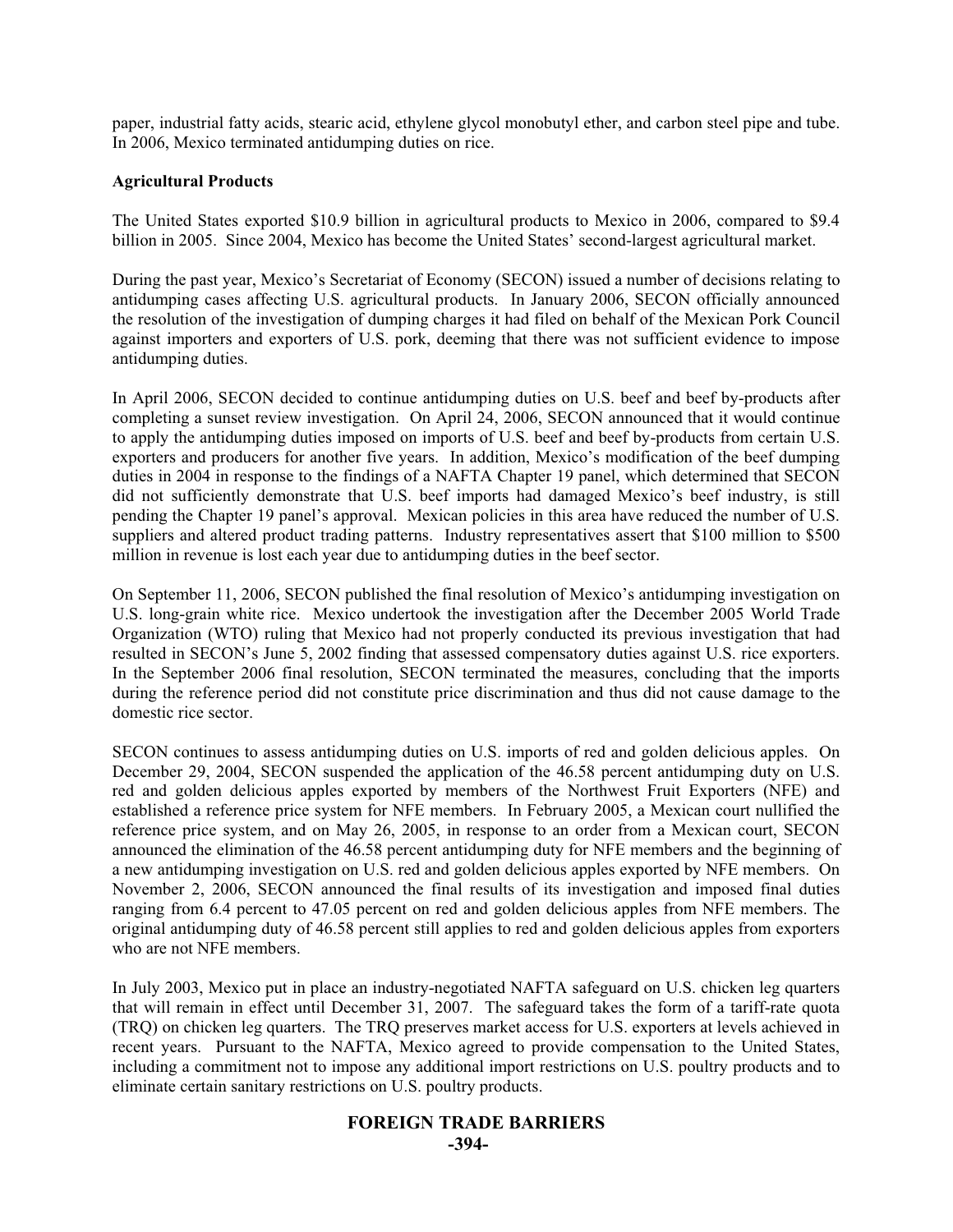On December 22, 2006, the Mexican Congress approved legislation repealing the 20 percent tax on certain beverages or products made with sweeteners other than cane sugar, including HFCS (beverage tax). Mexico had imposed the beverage tax on January 1, 2002. As a result of the tax, HFCS sales fell dramatically and industry estimated that the annual cost of the beverage tax was roughly \$944 million in lost U.S. HFCS sales, in addition to sizeable investment losses. The Mexican Congress had renewed the beverage tax each year since 2002, including for 2006. The new legislation repealed the beverage tax effective January 1, 2007. Mexico agreed to eliminate the tax in response to findings by a WTO panel and the Appellate Body that vindicated the U.S. position that the beverage tax was inconsistent with Mexico's WTO obligations.

On July 27, 2006, the United States and Mexico concluded an agreement on market access for sweeteners through January 1, 2008, when, under the NAFTA, all remaining duties on agricultural goods will be eliminated. The sweeteners agreement provides Mexico duty-free access to the U.S. market for 250,000 metric tons raw value of raw or refined sugar in Fiscal Year (FY) 2007 and at least 175,000 metric tons raw value of raw or refined sugar for the first three months of FY 2008 (October 1, 2007 through December 31, 2007). Under the agreement, Mexico will provide reciprocal access for U.S. HFCS: 250,000 metric tons in FY 2007 and at least 175,000 metric tons for the first three months of FY 2008 (October 1, 2007 through December 31, 2007). Mexico will also provide, for the first time, duty-free access for U.S. sugar of not less than 7,258 metric tons raw value for each of the marketing years 2006, 2007 and 2008. Mexico had previously opposed the establishment of such a quota due to the longstanding trade dispute over sugar.

On August 18, 2006, Mexico removed duties that had initially been placed on imports of several U.S. agricultural products on August 18, 2005. Tariffs ranging from 9 percent to 30 percent had been imposed on chewing gum, other confectionaries, certain fortified milk products and certain wines. However, on September 14, 2006, SECON announced the imposition of a 110 percent tariff on dairy blends for a period of 48 calendar days, from September 14, 2006 to October 31, 2006. Mexico took these actions based on its view that the United States had failed to comply with a WTO recommendation that the Continued Dumping and Subsidy Offset Act (CDSOA), known as the "Byrd Amendment," be brought into conformity with U.S. WTO obligations. The President signed legislation in February 2006 to repeal the CDSOA. The duties were ended on November 1, 2006.

#### **Sanitary and Phytosanitary Issues**

In recent years, Mexican sanitary and phytosanitary measures have created barriers to exports of certain U.S. agricultural goods, including grains, seed products, apples, stone fruit, pork, beef, poultry, citrus, wood and wood products, dry beans, avocados, potatoes and eggs. In addition, procedural requirements regarding sanitary and phytosanitary inspections at port of entry do not always reflect agreements reached between U.S. Department of Agriculture officials and the Mexican Secretariat of Agriculture, resulting in unnecessary delays at border points of entry, seaports and airports. While this situation improved during 2006, significant quantities of U.S. agricultural goods were still subject to rejection or delays at the Mexican border.

Mexico banned imports of U.S. beef in December 2003, following the detection of a positive case of Bovine Spongiform Encephalopathy (BSE) in Washington state. In March 2004, Mexico announced that it would accept U.S. boneless beef from cattle less than 30 months of age and it subsequently lifted restrictions on a number of offals and processed boneless beef products. In early 2006, Mexico lifted its ban on U.S. bone-in beef and in October 2006 the United States and Mexico reached an agreement allowing the import of U.S. dairy breeder cattle into Mexico. Mexico currently bans or restricts U.S.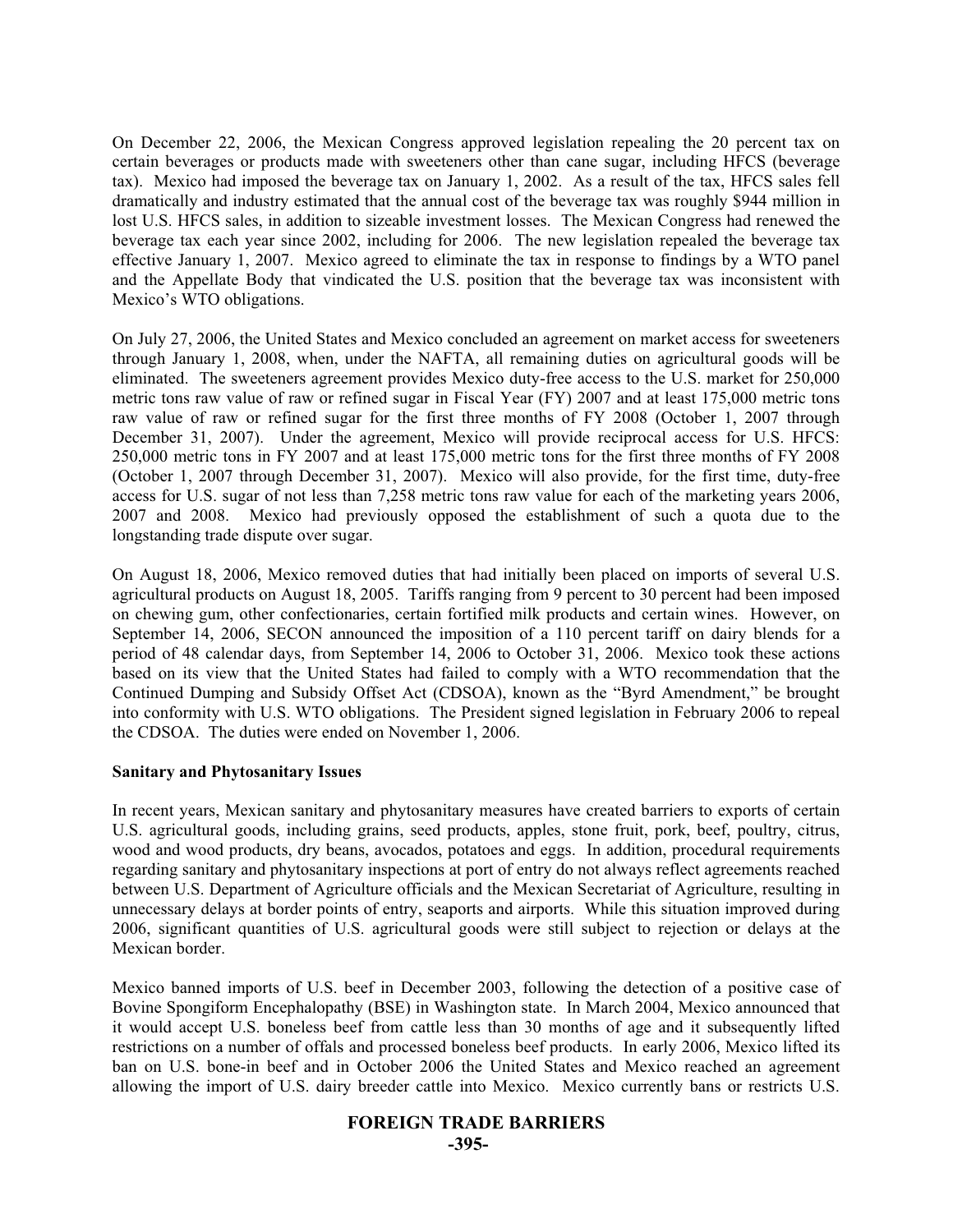exports of some live cattle, ground beef and certain offals. The United States is working intensively to reopen the market as quickly as possible.

In June 2004, despite the lack of a protocol for returning live animals or adequate inspection facilities in Mexico, the Mexican Congress approved a measure requiring that the inspection of imported live animals take place in Mexico. The lack of adequate inspection facilities has hampered the importation of live animals. While Mexico's Congress appears to agree that the law should be changed, the provision remains in place pending agreement upon other modifications to the Animal Health Law.

In September 2005, Mexico's Secretariat of Health implemented a rule regulating the meat sector, establishing a zero-tolerance for the presence of salmonella in raw meat. This standard could lead to unnecessary product recalls and export restrictions for U.S. meat exporters.

In October 2005, Mexico lifted its Low Pathogenic Avian Influenza (LPAI) restrictions on poultry imports from nine U.S. states, but restrictions on eleven counties in Texas remain in place following a 2004 detection of High Pathogenic Avian Influenza. In August 2006, Mexico briefly closed its border to poultry shipments from the state of Michigan due to a LPAI finding in wild birds, but swiftly removed the restriction after receiving additional information from U.S. officials demonstrating that there was no danger to commercial poultry operations. U.S. officials continue to work with Mexican officials to ensure that no unnecessary measures or restrictions are taken.

#### **Administrative Procedures and Customs Practices**

U.S. exporters continue to be concerned about Mexican customs administrative procedures, including: insufficient prior notification of procedural changes; inconsistent interpretation of regulatory requirements at different border posts; and uneven enforcement of Mexican standards and labeling rules. There have been relatively few specific complaints, however, and Mexican customs has been putting procedures in place to address issues of non-uniformity at border ports of entry. Agricultural exporters note that Mexican inspection and clearance procedures for some agricultural goods are long, burdensome, nontransparent, and unreliable. Customs procedures for express packages continue to be burdensome, although Mexico has raised the *de minimis* level from \$1 to \$50. However, Mexican regulations still hold the courier 100 percent liable for the contents of shipments. U.S. exporters have highlighted the benefits if the hours of customs operation on the U.S. and Mexican sides of the border were harmonized. Similarly, they cite the delays stemming from the lack of pre-clearance procedures, which the Mexican government claims are not permitted under current law.

To be eligible to import well over 400 different items, including agricultural products, textiles, chemicals, electronics and automotive parts, Mexican importers must apply to the Secretariat of Finance and Public Credit and be listed on a special industry sector registry. U.S. exporters complain that registering is bureaucratically difficult, and this requirement sometimes causes costly customs clearance delays when new products are added to the list of subject items with immediate effect, thereby denying importers sufficient notice to apply. They also report that certain importers have been summarily dropped from the registry without prior notice or subsequent explanation, effectively preventing U.S. exporters from shipping goods to Mexico.

Mexico requires import licenses for a number of commercially sensitive products. It also uses estimated prices for customs valuation of a wide range of products imported from the United States and other countries, including apples, milled rice, beer, distilled spirits, chemicals, wood, paper and paperboard products, textiles, apparel, toys, tools and appliances.

#### **FOREIGN TRADE BARRIERS -396-**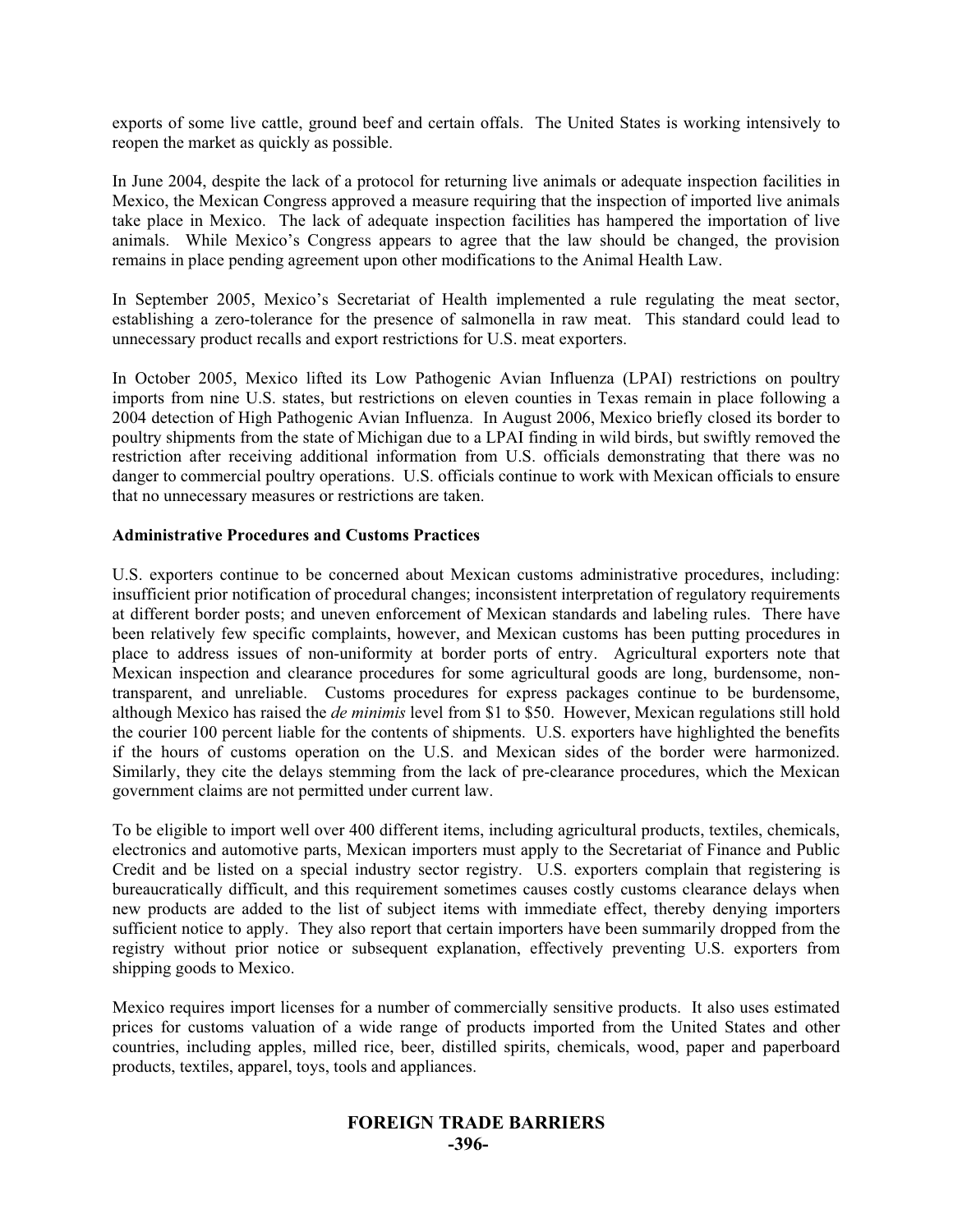Since October 2000, the Mexican government has imposed a burdensome guarantee system for goods subject to estimated prices. Importers cannot post bonds to guarantee the difference in duties and taxes if the declared value of an entering good is less than the official estimated price. Instead they must deposit the difference in cash at a designated Mexican financial institution or arrange one of two alternative sureties (a trust or line of credit). The cash deposit is not returned for three months and is only returned if the Mexican government has not initiated an investigation and if the supplier in the country of exportation has provided an invoice certified by its local chamber of commerce. Mexican banks charge as much as \$500 to open an account for this purpose and \$50 for each transaction, making this a burdensome and costly regulation for businesses on both sides of the border. The governments of the United States and Mexico are discussing an exchange of customs data that would result in the elimination of the estimated pricing regime.

#### **STANDARDS, TESTING, LABELING AND CERTIFICATION**

Under the NAFTA, Mexico is required to recognize conformity assessment bodies (i.e., certification bodies or testing laboratories) in the United States and Canada on terms no less favorable than those applied to conformity assessment bodies in Mexico. Mexico claims that there must be a need for additional bodies before it will recognize additional bodies. In January 2005, Mexico published a *convocatoria* (formal announcement, or "call") stating that one or more Mexican government agencies are requesting applications from certification bodies for recognition with respect to electrical goods and electronics.

Applications by two U.S. certification bodies for accreditation by the Entidad Mexicana de Acreditacion (EMA), the body responsible for accrediting conformity assessment bodies for Mexican Official Standards, are still pending. The publication of the *convocatoria* was a positive first step, suggesting a willingness on the part of the Mexican government to consider additional certification bodies in the electrical and electronics sectors. Unfortunately, EMA has strongly resisted entry by non-Mexican certification bodies, both prior to and since the publication of the *convocatoria.* If U.S. certification bodies were able to certify products for the Mexican market, the potential increase in U.S. exports could be significant. There are estimates that the two U.S. companies with pending applications could generate \$2 million to \$3 million each annually in the product certification business in the electrical and electronic sectors.

In the telecommunications sector, Mexico initially indicated that it could be ready to begin implementation of Phase I of the Inter-American Telecommunications Commission's (CITEL) Mutual Recognition Agreement (MRA) by June 2006 and possibly implementation of Phase II by March 2008. Phase I of the CITEL MRA provides for the mutual acceptance of test results while Phase II provides for the mutual acceptance of certifications concerning conformity of equipment with technical regulations. Mexico's implementation of Phase I would allow recognized U.S. testing laboratories to test equipment for compliance with Mexican technical requirements, whereas implementation of Phase II would allow recognized U.S. certification bodies to certify equipment as meeting Mexican technical requirements. Mexico, however, did not meet the June 2006 goal and now estimates that it will not be ready to implement Phase I until the second quarter of 2007. Mexican implementation of Phase I and II of the CITEL MRA remains a key issue for U.S. testing and certification bodies, as well as for U.S. exports to Mexico, and the United States will continue to push the Mexican government on this issue.

Mexico has over 700 technical regulations called Normas Oficiales Mexicanas (NOMs) issued by a number of different agencies, each with its own conformity assessment procedures. While the Secretariat of Economy, the Secretariat of Agriculture (for a limited sub-set of its NOMs), the Secretariat of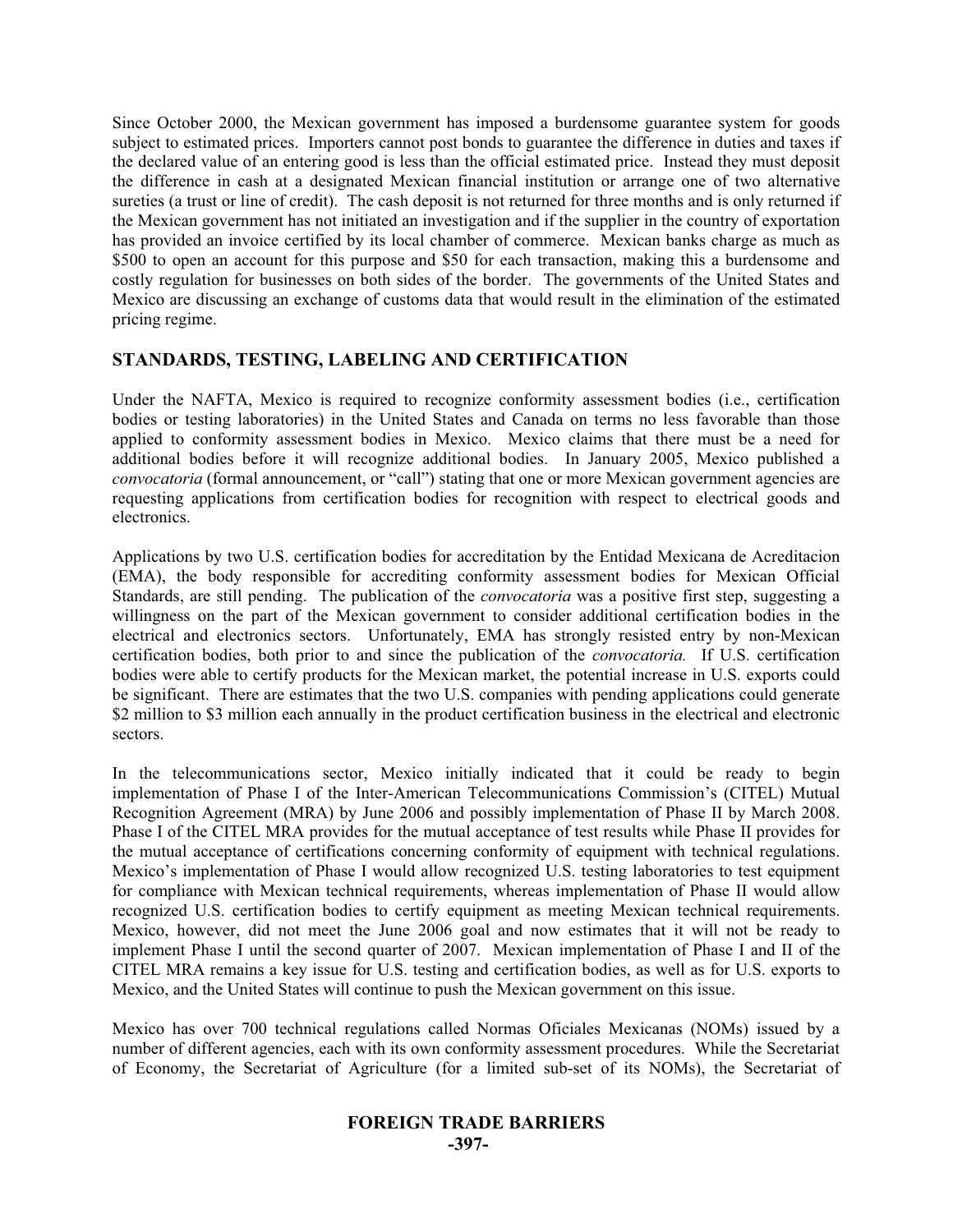Communications and Transport (for one of its NOMs), and the Secretariat of Environment and Natural Resources have published some of the conformity assessment procedures, they have not published others.

On January 17, 2006, in Washington, D.C., then U.S. Trade Representative Portman and Mexican Secretary of Economy Sergio García de Alba signed an agreement on trade in tequila. Under the agreement, exports of tequila from Mexico to the United States will continue without interruption. Key elements include: a prohibition on restrictions of bulk tequila exports to the United States; a prohibition on Mexican regulation of tequila labeling or marketing outside of Mexico; a prohibition on Mexican regulation of the labeling, formulation, and marketing of products containing tequila outside of Mexico; creation of a "tequila bottlers registry" that identifies approved bottlers of tequila; continuation of current practice with respect to addressing Mexican concerns regarding the bottling of tequila in the United States; and establishment of a working group to monitor the implementation of the agreement. The working group met on November 15, 2006 to review the operation of the agreement.

#### **GOVERNMENT PROCUREMENT**

Mexico's efforts to make its government procurement regime more transparent through policy reform and the application of technology have resulted in increased competition as well as savings for the government. The Mexican government has established several "e-government" Internet sites to increase transparency of government processes and establish guidelines for the conduct of government officials. "Compranet" allows on-line processing of government procurement and contracting. While implementation has been successful, there is still a need for further regulatory and technological improvements throughout the Mexican government.

As of January 1, 2003, NAFTA limits the total value of contracts that Mexico's parastatal petroleum and electricity monopolies, PEMEX and the Federal Electricity Commission, respectively, may remove from coverage under NAFTA. Mexico provides an annual notice of the set-aside calculation, along with the methodology used in the calculation, to the United States and Canada. The 2006 value of the set aside for these entities was \$380 million.

#### **INTELLECTUAL PROPERTY RIGHTS (IPR) PROTECTION**

Under NAFTA and the WTO Agreement on Trade-Related Aspects of Intellectual Property Rights (TRIPS), Mexico is obligated to implement certain standards and procedures for the protection of intellectual property, including procedures and penalties to be applied in certain cases of copyright piracy and trademark counterfeiting. Despite a fairly extensive set of IPR laws and an increase in the number of seizures and arrests during 2005 and 2006, the extent of IPR violations in Mexico remains dramatic. Monetary sanctions and other penalties, when imposed, are minimal and largely targeted at the bottomtier of the piracy chain, for example, the small-scale vendors of infringing materials, who are numerous and easily replaced. In 2005, seizures of pirated goods increased 19 percent over 2004 (from 108.8 million articles seized to 129.5 million), and the number of articles seized in 2006 rose another 155 percent over 2005 to a total of 331 million articles seized. However, in 2005, only four people were sentenced to imprisonment for IPR violations. Three were sentenced to three years in prison, and another to one and a half years. In 2006, only one person was sentenced to prison for IPR crimes. Unfortunately, pirates and counterfeiters are often released and return to their illegal activities. The United States remains concerned about the continuing high levels of piracy and counterfeiting in Mexico and closely monitors how the Mexican government is addressing these problems. Mexico was taken off the Special 301 "Watch List" in 2000, but returned to the list in 2003, where it has remained to date due to enforcement deficiencies.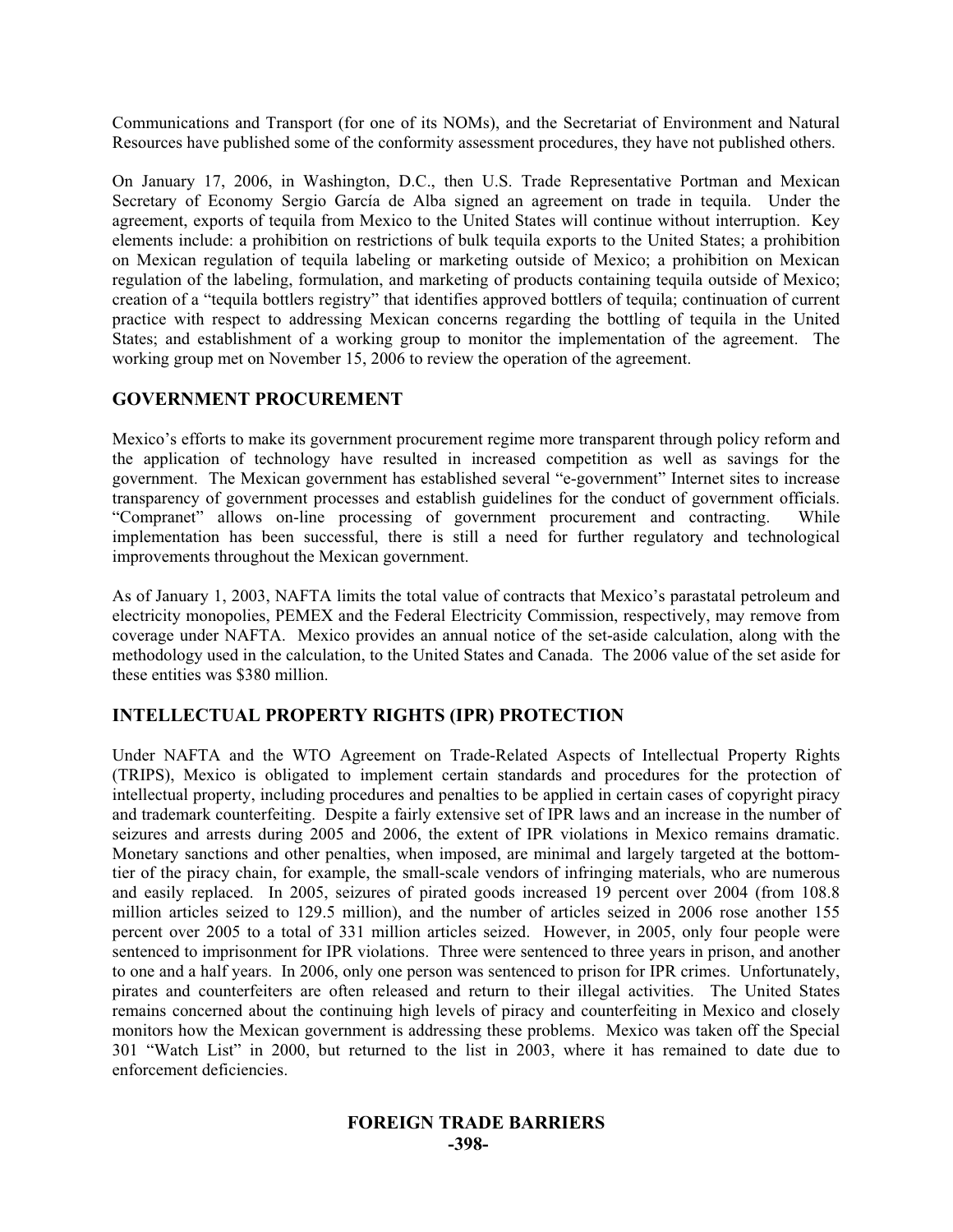A concerted intelligence and enforcement effort to target organized crime, which is increasingly behind commercial piracy and counterfeiting in Mexico, is necessary to deter large-scale infringement activity, which is facilitated by the proliferation of Mexico's informal economy. Well-known markets selling pirated and counterfeit goods, such as Tepito in Mexico City, San Juan de Dios in Guadalajara, and some others in Monterrey and San Luis Potosi, continue to operate openly. Currently, it is estimated that six out of every ten new jobs generated in Mexico are in the informal sector. In 2003, the Procuratorate General of the Republic (PGR) created a dedicated IPR unit, which combines federal prosecutors and police, to make the enforcement regime more effective and efficient. In 2004, PGR authorized its Organized Crime Division to investigate cases of piracy and counterfeiting. In September 2006, PGR took the first step in combating organized crime related to intellectual property infringement by apprehending eight leaders of criminal gangs.

In June 2006, several Mexican federal agencies, one state government, civil society groups and concerned industries signed a National Agreement in which all committed to cooperation in combating intellectual property infringement. The Calderón administration is expected to adopt the National Agreement's principles and put in place a Policy of State to combat intellectual property crimes.

On the legislative front, an initiative to give PGR the power to prosecute intellectual property crimes without first receiving a complaint from intellectual property holders or legal representatives has remained stalled in the Mexican Congress for more than two years. In May 2006, a law approved by the Legislative Assembly of the Federal District that would have allowed local authorities to close commercial establishments selling pirated or counterfeit goods was vetoed by Mexico City's mayor.

#### **Copyright Protection**

Copyright piracy remains a major problem in Mexico, with U.S. industry loss estimates growing each year. Although enforcement efforts by the Mexican government seem to be improving, piracy levels continue to rise, resulting in closures of legitimate copyright-related businesses, according to industry sources. Pirated sound and motion picture recordings are widely available throughout Mexico, where piracy has shifted from traditional formats to optical discs (CD, DVD, CD-ROM). The International Intellectual Property Alliance estimates that trade losses due to copyright piracy in Mexico totaled \$1.3 billion in 2005, with pirated products taking 65 percent of the total music market; 64 percent of the business software market; 62 percent of the motion picture market; and 75 percent of the entertainment software market. In July 2003, the Mexican Congress amended the 1996 Mexican copyright law, and in September 2005 published the implementing regulations, thereby bringing the law into effect. Industry associations and Indautor, the Mexican government agency that regulates copyrights, claim that, in general, the new legislation brings Mexico into compliance with its obligations under the NAFTA IPR Chapter and the WTO TRIPS Agreement. Industry associations remain concerned, however, about exclusive rights to the public performance and exhibition of audio-visual works; Mexican contract formalities that could restrict the exercise of rights; and the requirement that publishing contracts include certain obligations (e.g., the number of editions; the number of copies or reproductions of each edition; whether the material delivery is or is not exclusive; and the remuneration that the author or copyright holder should receive). The amendment also did not raise the minimum amount that an infringer has to pay to a rights holder to compensate for the injury caused by infringement. The law provides that the indemnification for moral and economic damages cannot be lower than 40 percent of a work's sale price.

#### **Patent, Trademark, Pharmaceutical and Agricultural Chemical Data Protection**

Patents and trademarks are under the jurisdiction of the Mexican Institute of Industrial Property (IMPI), an independent agency that operates under the auspices of the Secretariat of Economy.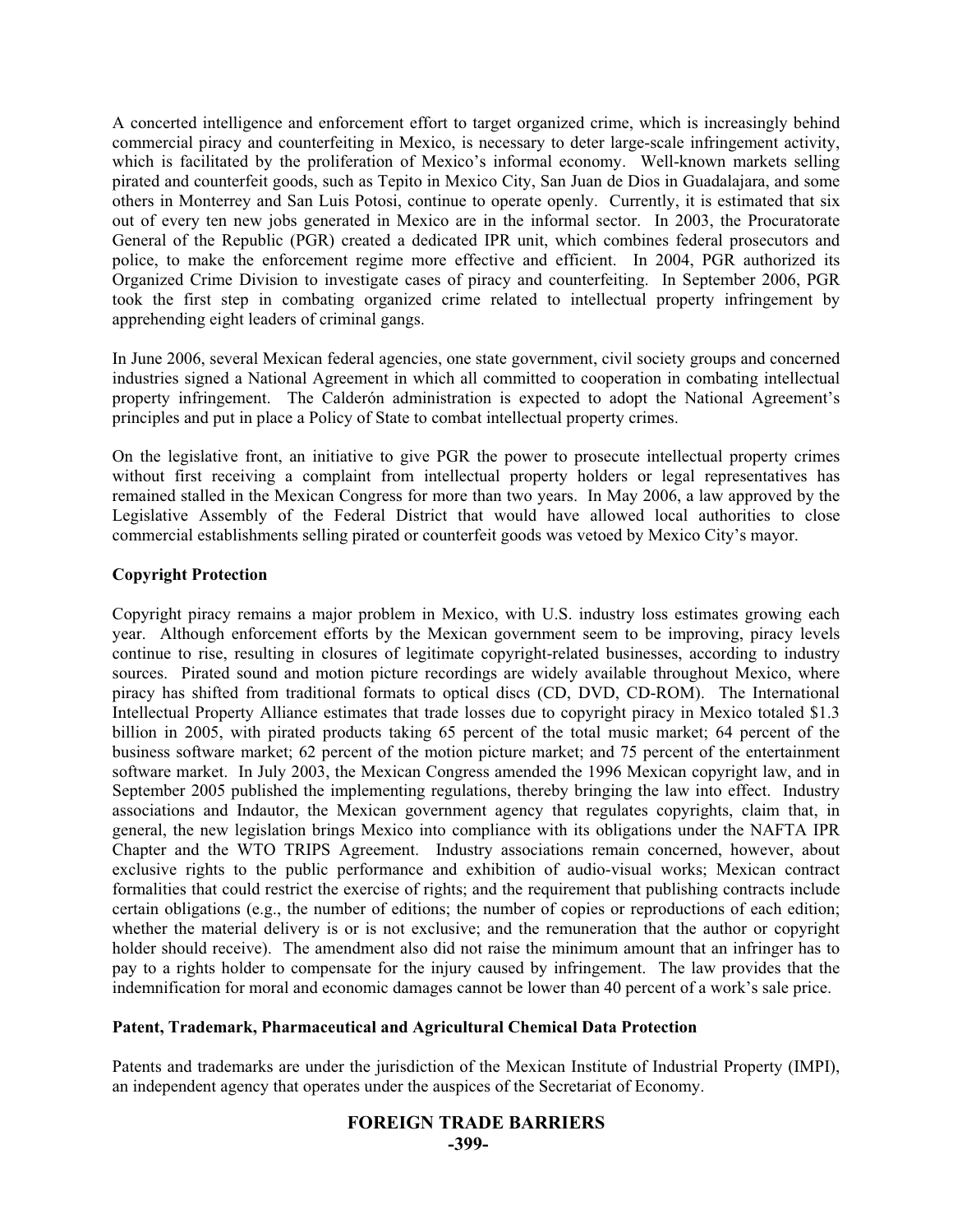U.S. pharmaceutical and agricultural chemical companies are concerned about the lack of coordination between IMPI and other Mexican agencies with regard to government procurement of unauthorized copies of patented pharmaceuticals. In 2003, the Secretariat of Health modified Mexican health regulations to require that, starting with purchases scheduled for delivery on January 1, 2003, IMSS (Mexican Social Security Institute) and ISSSTE (Social Security Institute for Government Workers) would purchase only legitimate versions of products patented in Mexico. Unfortunately, it appears the new regulations are not being fully implemented because of financial constraints at IMSS and ISSSTE.

In September 2003, the Secretariats of Health and Economy implemented a Presidential decree regarding cooperation between the two agencies. According to the decree, IMPI is required to publish a list of pharmaceuticals covered by a patent in Mexico. A company applying to the Secretariat of Health for safety and health registrations for sale of pharmaceutical products must show proof of patent and proof that test data was obtained in a legitimate matter. According to the regulation, failure to present proof of patent and test data will result in denial of the registration. Also, if a company provides false information, it is now subject to both civil and criminal proceedings. Implementation remains weak, however. U.S. industry reports that the Federal Commission for Protection from Sanitary Risks, which handles drug registration, still continues to authorize the manufacture of pharmaceutical products by unauthorized companies. Stricter compliance with the 2003 decree would also help eliminate unauthorized copies of patented pharmaceuticals from the supply chain for IMSS and ISSSTE.

Mexico took a step forward when it published a Presidential decree in May 2006 that amends the Mexican Health Law and the Mexican Penal Code to raise to the felony level the act of selling, distributing, or transporting counterfeit pharmaceuticals, or fostering the forgery, of or tampering with, pharmaceuticals, medicines, active ingredients, raw materials, or additives used in products for human consumption. This law also applies felony status to committing or fostering the forgery of, or tampering with, the packaging of such products, as well as to the selling, distributing, or transporting of such forged or tampered packaging.

U.S. companies holding trademarks in Mexico have cited problems with trademark enforcement and administration. Although Mexican federal administrative actions are supposed to be completed within four months, actions related to trademark enforcement often take as long as 18 months. The time can be lengthened by jurisdictional and procedural disputes within the Mexican government, as well as by internal coordination problems within the Mexican Institute of Industrial Property (IMPI) and between IMPI and the Procuratorate General of the Republic.

#### **Border Enforcement of Intellectual Property Rights (IPR)**

NAFTA Article 1718 and Article 51 of the TRIPS Agreement obligate Mexico to allow U.S. IPR holders to apply to Mexican authorities for suspension of release of counterfeit trademark or pirated copyright goods. IPR holders seeking to use the procedure must obtain an order from IMPI that directs customs officials to detain the merchandise. Companies requesting such actions generally report positive outcomes. However, U.S. industry has sought increased cooperation and communication between IMPI and Mexican customs in order to prevent the release of counterfeit goods into the Mexican market.

#### **FOREIGN TRADE BARRIERS -400-**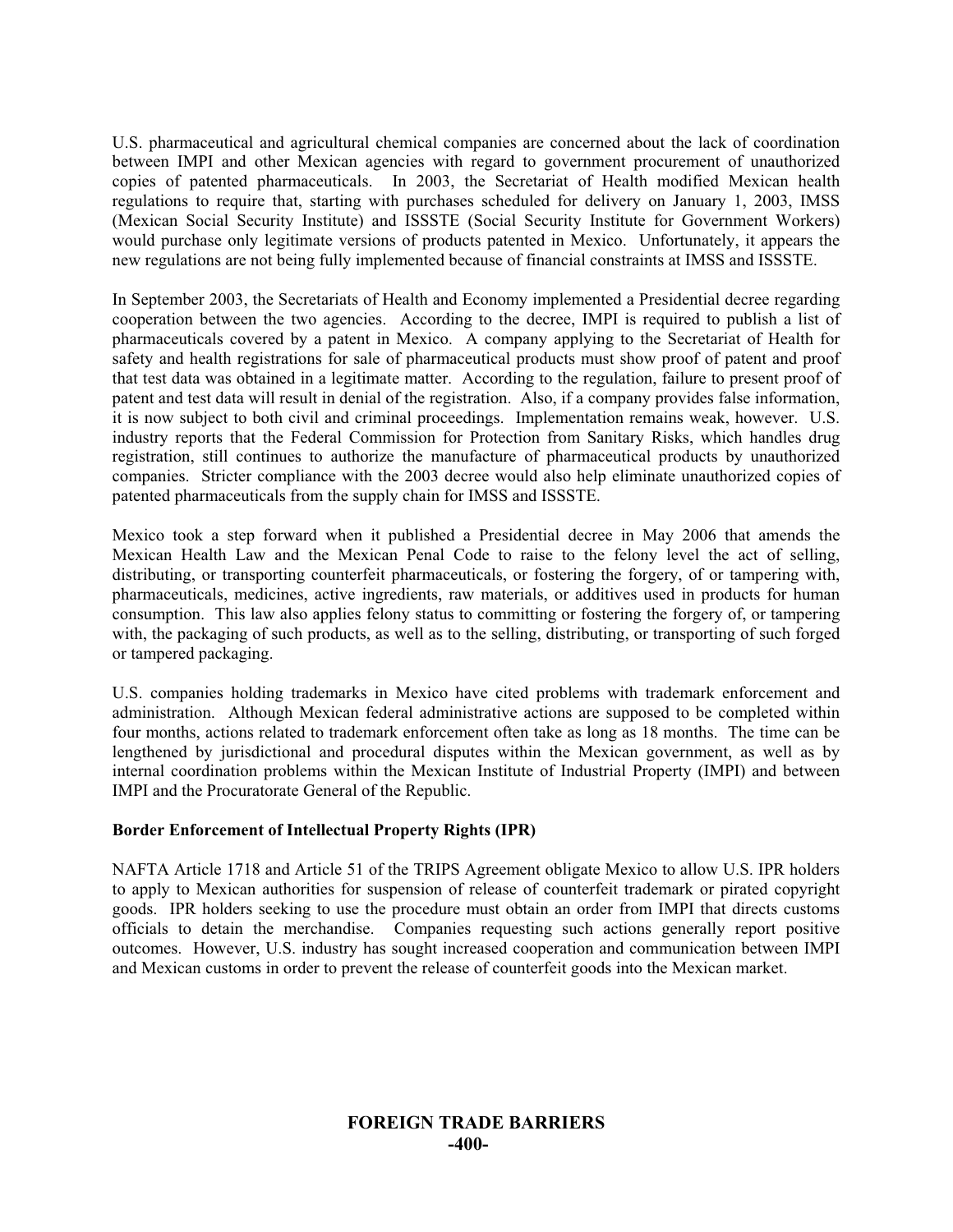#### **SERVICES BARRIERS**

#### **Telecommunications**

The 2005-2006 Global Information Technology Report's Networked Readiness Index of 115 nations ranked Mexico number 55, up from 60 the year before, on a scale measuring the degree of information and communication technology development. Mexico ranked well in the readiness and usage indices, but poorly in the environment component index, earning especially low scores in the effectiveness of lawmaking bodies and burden of government regulation. The report cites the Mexican government's passivity in dealing with this sector and Mexico's consequent lack of competitiveness in telecommunications. It calls for a more independent Federal Telecommunications Commission (COFETEL) to foster increased competition. An October 2006 OECD report entitled *ICT Diffusion to Business: Peer Review Country Report Mexico* singled Mexico out as being the second most expensive country as far as residential telephone rates are concerned, and the most expensive for business charges, due to the continuing low levels of competition in the domestic telephony market. The report recommended that the regulatory environment in communications be strengthened in order to allow markets to operate more effectively, thereby helping to reduce communications prices and improve services.

Promoting competitiveness in the telecommunications market continues to be an enormous challenge for Mexico. Although the Fox Administration initially identified this as a priority goal for Mexico, virtually no progress was made in its six years in office, and hopes that the new administration can do better are high.

Telmex dominates the market and is perceived to exercise influence over the legislative process, the courts, governmental policy departments (in particular the Secretariat of Communications and Transport, or SCT), and the telecommunications regulatory agency COFETEL. (For example, Telmex successfully lobbied SCT for several years to deny cable television operators concessions to enter the telephone business until SCT assured Telmex that it would have the right to also provide video services).

In March 2006, Mexico's Congress passed the Radio and Television Law, which, among other things, granted COFETEL stronger regulatory powers (see television below regarding other effects of the law). COFETEL subsequently underwent a complete change in commissioners in July 2006. These enhanced powers are welcome, but it remains to be seen whether COFETEL will have the political muster to use them. The United States will monitor to see whether COFETEL will be able, and willing, to use such enhanced powers to improve the competitive environment in the Mexican telecommunications market.

The recent debate over the "Convergence Accord," SCT's proposal to allow telecommunications companies to provide so-called triple-play services (voice, data and video), highlighted the degree to which COFETEL and the Federal Competition Commission (COFECO) are asserting their independence with regard to concerns over Telmex's market dominance. Soon after SCT released its "convergence" plan, COFECO voiced support for the claims of cable companies that the accord would unfairly advantage Telmex. COFETEL also voiced opposition, asserting that "triple play" was already possible under existing legislation. The final version of the Convergence Accord, published on October 3, 2006, took into account some of the concerns raised and did impose some limits on Telmex's ability to use its market dominance for anticompetitive purposes. For example, it establishes a committee to ensure that Telmex complies within 200 days with the requirements that it guarantee interconnection, interoperability, and number portability before allowing Telmex to change its concession to allow video services. It also gives power to COFETEL and Hacienda (Mexico's finance ministry) to determine whether Telmex should pay a fee to modify its license to provide video services. The provisions of the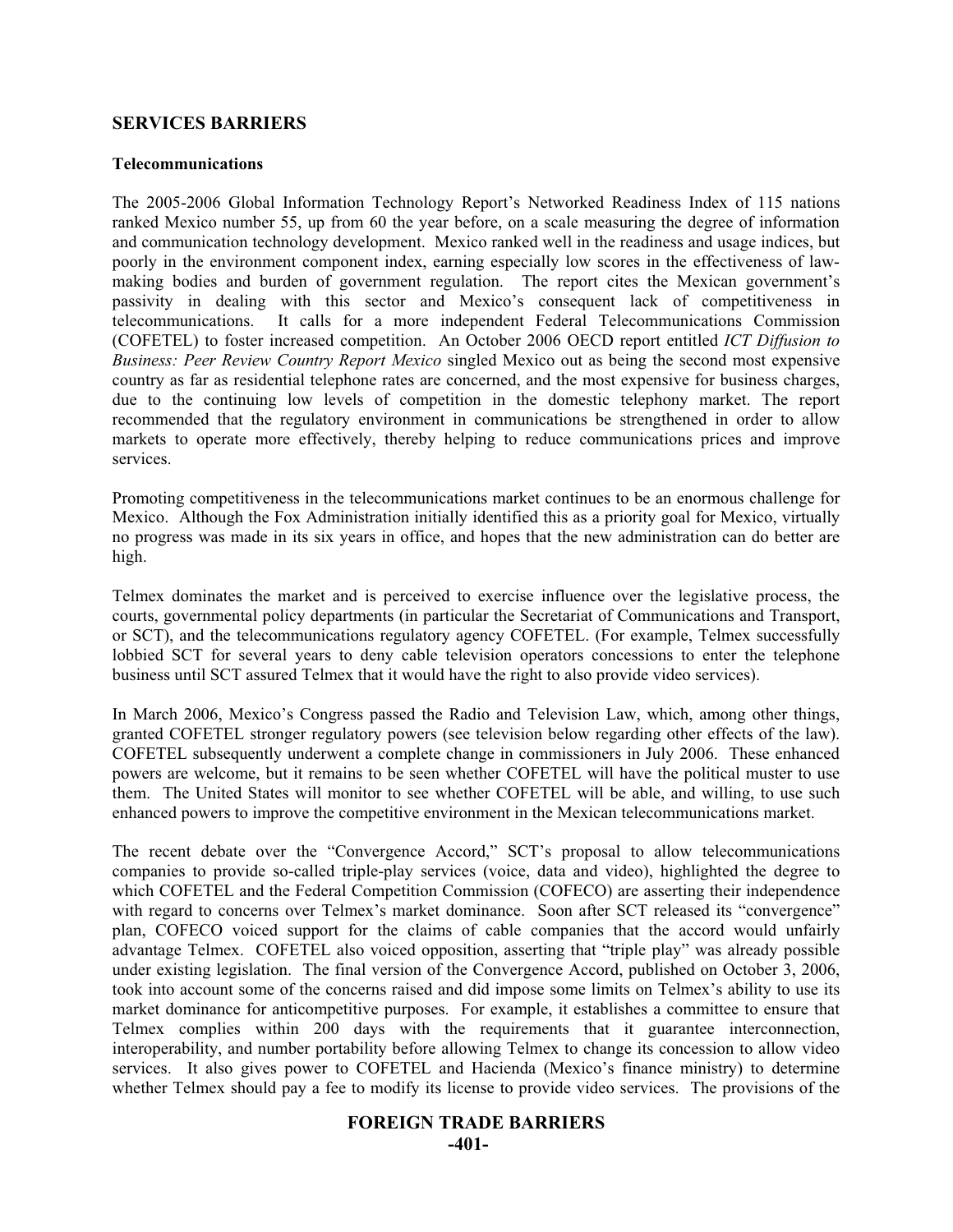published accord also allow mobile phone companies, radio communications systems and satellite TV providers to expand their portfolio of services.

After an almost two year delay, in September 2006 COFETEL attempted to take a first step in resolving a dispute between fixed and mobile carriers by announcing termination rates for fixed-to-cellular calls. This was also designed to pave the way to implement a long distance "calling party pays" ("CPP") system for wireless services that will shift all interconnection charges to the company (and ultimately the customer) from whence calls originate. The announced rates were set to start (retroactively) from 2005 at 1.71 pesos/minute (about 16 U.S. cents) and gradually decreased to .90 pesos/minute (about 8 U.S. cents) by 2010. COFETEL claims that the rates, plus rounding and billing fees, are cost-oriented, although it has not responded to the U.S. Government request for information on the basis used for calculating the per minute rates. The announced rates, however, have not taken effect due to injunctions filed against COFETEL, both by Telcel asserting that the rates are too low and by long-distance carriers asserting the opposite. In the meantime, Telcel and some fixed and wireless companies notified COFETEL that they had reached an agreement on a termination rate of 1.54 pesos/minute (14 U.S. cents) for 2006. COFETEL accepted this arrangement, and the CPP system for international calls entered into effect on November 4, 2006. Several carriers have already negotiated rates through 2010, with only a handful not yet having agreed to implement CPP**.** There are U.S. industry estimates that the higher interconnection rates agreed upon between the companies will cost U.S. industry and consumers hundreds of millions of dollars.

U.S. companies who form joint ventures with Mexican partners to obtain authorizations (called "concessions" under Mexican law) to provide public network and satellite-based services routinely face delays in obtaining their authorizations, with time frames extending far beyond the four-month period established in COFETEL's Satellite Communication Regulations. The lack of clarity regarding the roles of COFETEL and the SCT in granting the authorizations makes it difficult for the companies to seek help in resolving delays.

COFETEL has made headway on approving the petition of the Federal Electronics Commission to allow data service to be provided over electric lines ("broadband over powerline").

#### **Television and Radio**

As in telecommunications, there are concerns that the two dominant television companies, Televisa and TV Azteca, who share duopoly status in the sector, continue to exercise influence over Mexican legislative, policy, and regulatory bodies to prevent competition. The Radio and Television Law passed in March 2006 (mentioned above with regard to telecommunications) has been criticized as catering to the interests of dominant industry players by imposing permanent disadvantages on new entrants as compared to the current dominant duopoly.

U.S. firms remain unable to penetrate the Mexican television broadcast market, despite the fact that both Televisa and TV Azteca benefit from access to the U.S. market. TV Azteca has used the Mexican legal system against a U.S. firm trying to enter this sector. Such actions have included TV Azteca personnel directing a raid, with the support of Mexico City auxiliary police, on production facilities to stop production of a show in Mexico and thereby hinder or discourage additional work. Mexico's television advertising market is estimated to be worth in excess of \$2.5 billion annually.

#### **Competition**

Mexico passed a new competition law in June 2006 that gave COFECO additional authority to regulate market concentration and anticompetitive behavior in both the private and public sectors. There have